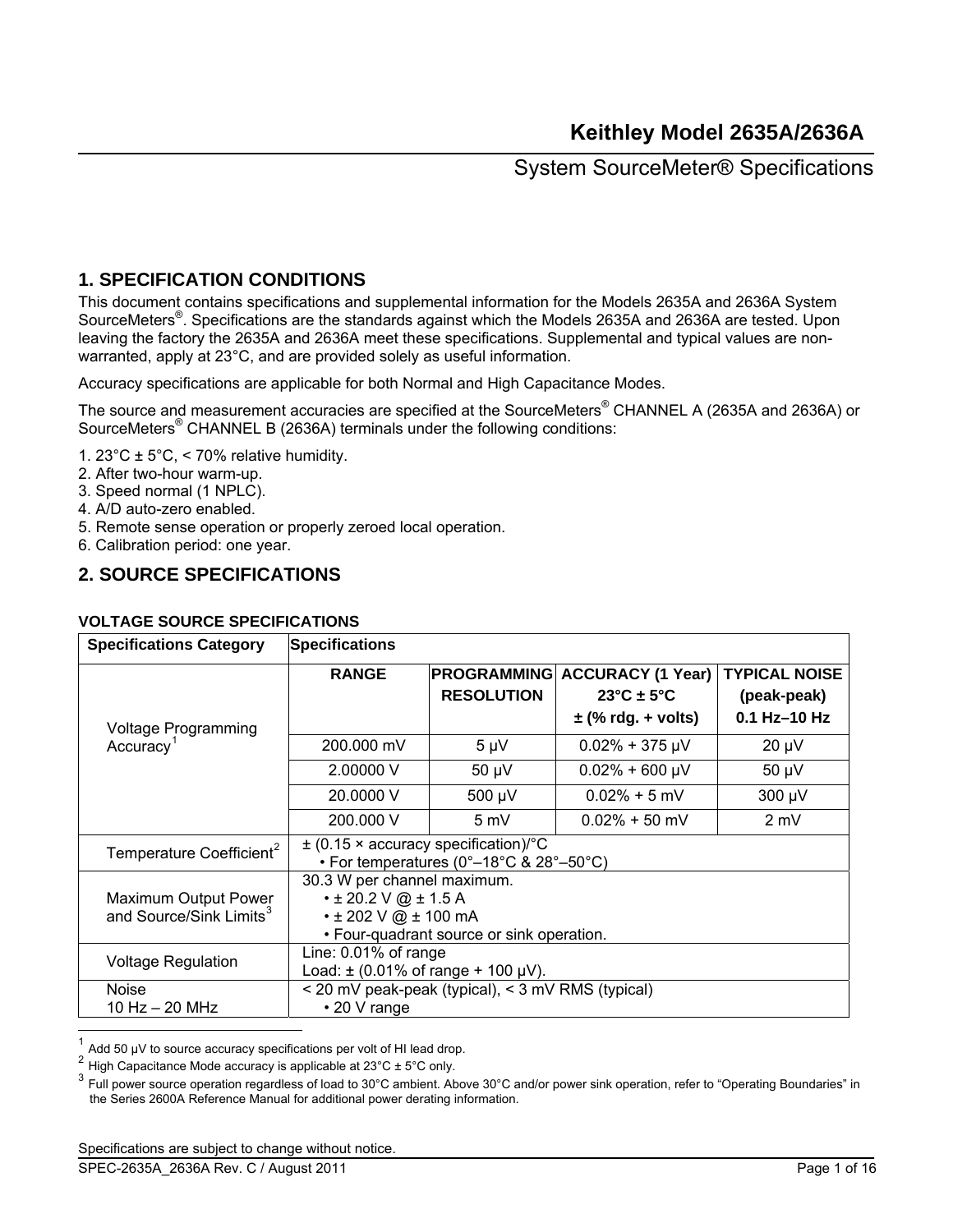| <b>Specifications Category</b> | <b>Specifications</b>                                                                                                        |
|--------------------------------|------------------------------------------------------------------------------------------------------------------------------|
| Current                        | Bipolar current limit (compliance) set with single value. Minimum value is                                                   |
| Limit/Compliance <sup>4</sup>  | 100 pA. Accuracy is the same as current source.                                                                              |
| Overshoot                      | $\leq$ ± (0.1% + 10 mV) (typical)<br>• Step size = 10% to 90% of range, resistive load, maximum current<br>limit/compliance. |
| <b>Guard Offset Voltage</b>    | $<$ 4 mV<br>$\cdot$ Current < 10 mA                                                                                          |

### **CURRENT SOURCE SPECIFICATIONS**

| <b>Specifications Category</b>         | <b>Specifications</b> |                                                                                         |                                                                                      |                                                     |
|----------------------------------------|-----------------------|-----------------------------------------------------------------------------------------|--------------------------------------------------------------------------------------|-----------------------------------------------------|
|                                        | <b>RANGE</b>          | <b>PROGRAMMING</b><br><b>RESOLUTION</b>                                                 | <b>ACCURACY (1 Year)</b><br>$23^{\circ}$ C ± 5 $^{\circ}$ C<br>$\pm$ (% rdg. + amps) | <b>TYPICAL NOISE</b><br>(peak-peak)<br>0.1 Hz-10 Hz |
|                                        | 1.00000 nA            | 20 fA                                                                                   | $0.15% + 2 pA$                                                                       | 800 fA                                              |
|                                        | 10.0000 nA            | 200 fA                                                                                  | $0.15% + 5pA$                                                                        | 2 pA                                                |
|                                        | 100.000 nA            | 2 pA                                                                                    | $0.06\% + 50$ pA                                                                     | 5 pA                                                |
|                                        | 1.00000 $\mu$ A       | 20 pA                                                                                   | $0.03\% + 700$ pA                                                                    | 25 pA                                               |
| <b>Current Programming</b><br>Accuracy | 10.0000 µA            | 200 pA                                                                                  | $0.03\% + 5 \text{ nA}$                                                              | 60 pA                                               |
|                                        | 100.000 µA            | 2 nA                                                                                    | $0.03\% + 60 \text{ nA}$                                                             | 3 nA                                                |
|                                        | 1.00000 mA            | 20 nA                                                                                   | $0.03\% + 300$ nA                                                                    | 6 nA                                                |
|                                        | 10.0000 mA            | 200 nA                                                                                  | $0.03% + 6 \mu A$                                                                    | 200 nA                                              |
|                                        | 100.000 mA            | $2 \mu A$                                                                               | $0.03% + 30 \mu A$                                                                   | 600 nA                                              |
|                                        | 1.00000 $A^5$         | $20 \mu A$                                                                              | $0.05\% + 1.8$ mA                                                                    | 70 µA                                               |
|                                        | 1.50000 $A^5$         | $50 \mu A$                                                                              | $0.06\% + 4 \text{ mA}$                                                              | 150 µA                                              |
|                                        | 10.0000 $A^{5,6}$     | 200 µA                                                                                  | $0.5\% + 40$ mA<br>(typical)                                                         |                                                     |
| Temperature Coefficient <sup>7</sup>   |                       | $\pm$ (0.15 × accuracy specification)/°C<br>• For temperatures (0° – 18°C & 28° – 50°C) |                                                                                      |                                                     |

 $^4$  For sink mode operation (quadrants II and IV), add 0.06% of limit range to the corresponding current limit accuracy specifications.

<span id="page-1-1"></span><span id="page-1-0"></span>Specifications apply with sink mode enabled.<br><sup>5</sup> Full power source operation regardless of load to 30°C ambient. Above 30°C and/or power sink operation, refer to "Operating Boundaries" in the Series 2600A Reference Manual for additional power derating information.<br>
- 10A range accessible only in pulse mode.

<span id="page-1-3"></span><span id="page-1-2"></span><sup>7</sup> High Capacitance Mode accuracy is applicable at 23°C ± 5°C only.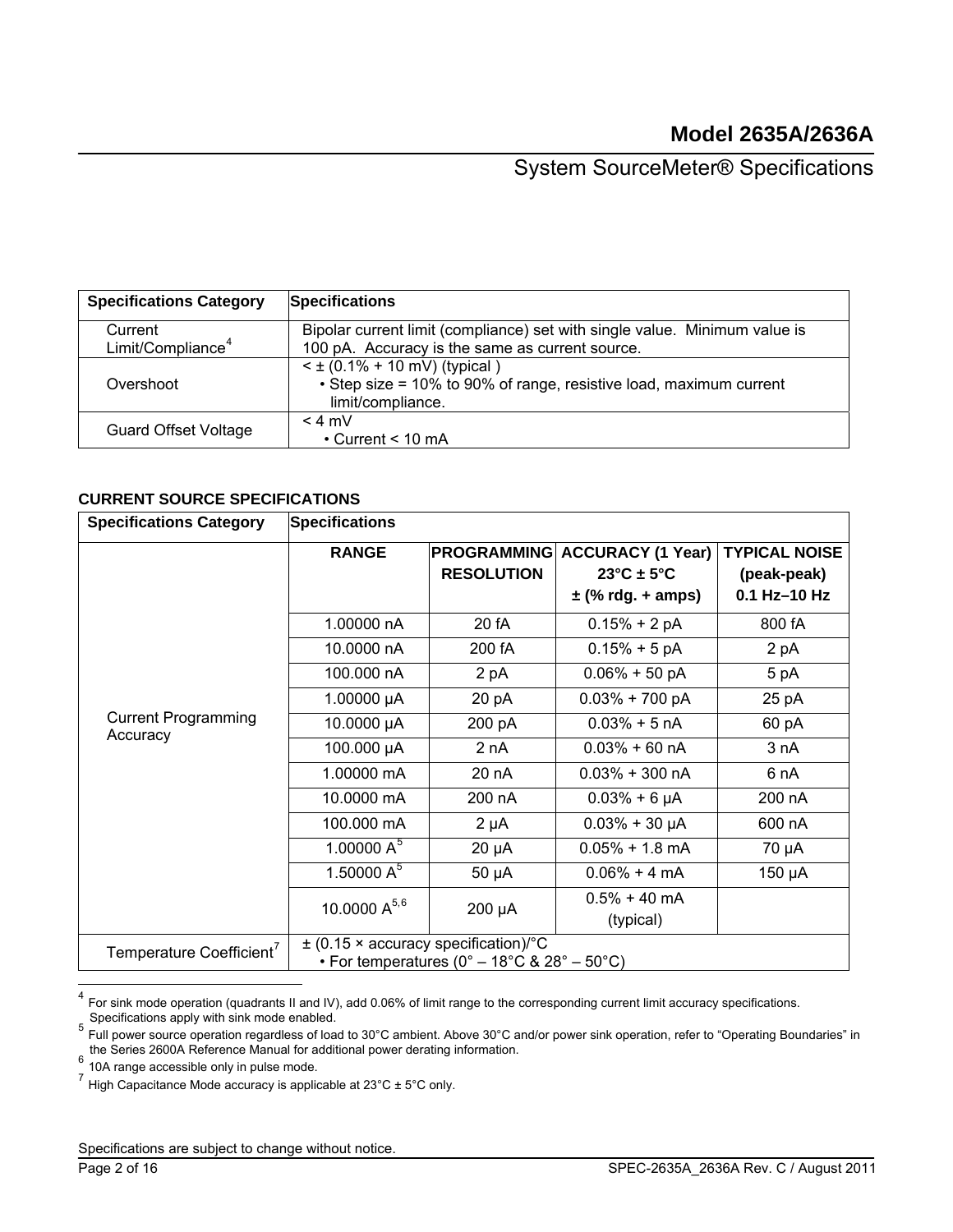| <b>Specifications Category</b>                              | <b>Specifications</b>                                                                                                                                    |
|-------------------------------------------------------------|----------------------------------------------------------------------------------------------------------------------------------------------------------|
| Maximum Output Power<br>and Source/Sink Limits <sup>8</sup> | 30.3 W per channel maximum.<br>$\cdot$ ± 1.515 A @ $\pm$ 20 V<br>$\cdot$ ± 101 mA @ ± 200 V<br>• Four-quadrant source or sink operation.                 |
| <b>Current Regulation</b>                                   | Line: 0.01% of range<br>Load: $\pm$ (0.01% of range + 100pA).                                                                                            |
| Voltage<br>Limit/Compliance <sup>9</sup>                    | Bipolar voltage limit (compliance) set with single value. Minimum value is 20<br>mV. Accuracy is the same as voltage source.                             |
| Overshoot                                                   | $<$ ± 0.1% (typical)<br>• step size = 10% to 90% of range, resistive load<br>• See CURRENT SOURCE OUTPUT SETTLING TIME for additional test<br>conditions |

### **ADDITIONAL SOURCE SPECIFICATIONS**

| <b>Specifications Category</b>                       | <b>Specifications</b>                                                                                                                                                |                                            |  |  |
|------------------------------------------------------|----------------------------------------------------------------------------------------------------------------------------------------------------------------------|--------------------------------------------|--|--|
| <b>Transient Response</b><br>Time                    | < 70 us for the output to recover to within 0.1% for a 10% to 90% step change<br>in load.                                                                            |                                            |  |  |
|                                                      | Time required to reach within 0.1% of final value after source level command<br>is processed on a fixed range.                                                       |                                            |  |  |
|                                                      | Range                                                                                                                                                                | <b>Settling Time</b>                       |  |  |
| <b>Voltage Source Output</b><br><b>Settling Time</b> | 200 mV                                                                                                                                                               | $<$ 50 µs (typical)                        |  |  |
|                                                      | 2 V                                                                                                                                                                  | $<$ 50 µs (typical)                        |  |  |
|                                                      | 20 V                                                                                                                                                                 | $<$ 110 µs (typical)                       |  |  |
|                                                      | 200 V                                                                                                                                                                | < 700 µs (typical)                         |  |  |
|                                                      | Time required to reach within 0.1% of final value after source level command<br>is processed on a fixed range.<br>• Values below for lout × Rload = 2 V unless noted |                                            |  |  |
|                                                      | <b>Current Range</b>                                                                                                                                                 | <b>Settling Time</b>                       |  |  |
|                                                      | $1.5 A - 1 A$                                                                                                                                                        | $<$ 120 µs (typical) (Rload > 6 $\Omega$ ) |  |  |
|                                                      | $100 \text{ mA} - 10 \text{ mA}$                                                                                                                                     | $< 80 \mu s$ (typical)                     |  |  |
| <b>Current Source Output</b>                         | 1 mA                                                                                                                                                                 | $<$ 100 µs (typical)                       |  |  |
| <b>Settling Time</b>                                 | 100 µA                                                                                                                                                               | < 150 µs (typical)                         |  |  |
|                                                      | 10 µA                                                                                                                                                                | < 500 µs (typical)                         |  |  |
|                                                      | 1 µA                                                                                                                                                                 | < 2 ms (typical)                           |  |  |
|                                                      | 100 nA                                                                                                                                                               | < 20 ms (typical)                          |  |  |
|                                                      | 10 nA                                                                                                                                                                | < 40 ms (typical)                          |  |  |
|                                                      | 1 nA                                                                                                                                                                 | < 150 ms (typical)                         |  |  |

<span id="page-2-0"></span><sup>&</sup>lt;sup>8</sup> Full power source operation regardless of load to 30°C ambient. Above 30°C and/or power sink operation, refer to "Operating Boundaries" in the Series 2600A Reference Manual for additional power derating information.

<span id="page-2-1"></span>the Series 2600A Reference Manual for additional power derating information.<br><sup>9</sup> For sink mode operation (quadrants II and IV), add 10% of compliance range and ±0.02% of limit setting to corresponding voltage source specification. For 200mV range add an additional 120mV of uncertainty.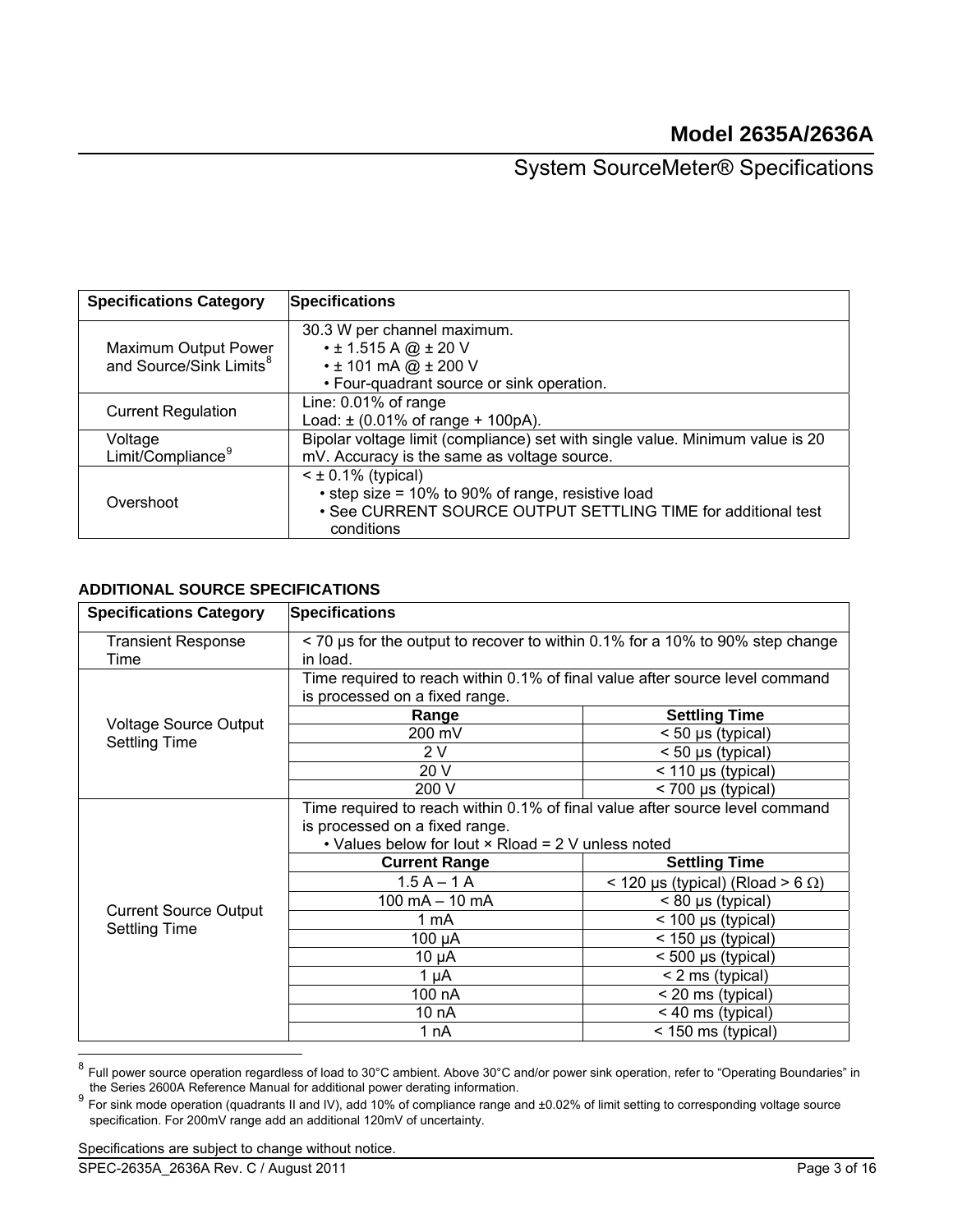| <b>Specifications Category</b> | <b>Specifications</b>                                                      |
|--------------------------------|----------------------------------------------------------------------------|
| DC Floating Voltage            | Output can be floated up to $\pm$ 250 VDC                                  |
| Remote Sense                   | Maximum voltage between HI and SENSE HI = 3 V                              |
| Operating Range <sup>10</sup>  | Maximum voltage between LO and SENSE LO = 3V                               |
|                                | 200 V Range                                                                |
|                                | • Maximum output voltage = 202.3 V - total voltage drop across source      |
| <b>Voltage Output</b>          | leads. (maximum 1 $\Omega$ per source lead)                                |
| Headroom                       | 20 V Range                                                                 |
|                                | • Maximum output voltage = $23.3$ V – total voltage drop across source     |
|                                | leads. (maximum 1 $\Omega$ per source lead)                                |
| Over Temperature               | Internally sensed temperature overload puts unit in standby mode.          |
| Protection                     |                                                                            |
| <b>Voltage Source Range</b>    | $\leq$ 300 mV + 0.1% of larger range (typical)                             |
| <b>Change Overshoot</b>        | • Overshoot into a 200 k $\Omega$ load, 20 MHz BW                          |
|                                | < 5% of larger range + 300 mV/Rload (typical – With source settling set to |
| <b>Current Source Range</b>    | SETTLE SMOOTH 100NA)                                                       |
| Change Overshoot               | • See CURRENT SOURCE OUTPUT SETTLING TIME for additional test              |
|                                | conditions.                                                                |

### **PULSE SPECIFICATIONS**

| <b>Specifications Category</b> | <b>Specifications</b>                 |                                        |                                             |                                            |
|--------------------------------|---------------------------------------|----------------------------------------|---------------------------------------------|--------------------------------------------|
|                                | Region<br>Circled On Quadrant Diagram | <b>Maximum</b><br><b>Current Limit</b> | <b>Maximum</b><br>Pulse Width <sup>11</sup> | <b>Maximum</b><br>Duty Cycle <sup>12</sup> |
|                                |                                       | 100 mA at 200 V                        | DC, no limit                                | 100%                                       |
| <b>Pulse Specifications</b>    |                                       | 1.5 A at 20 V                          | DC, no limit                                | 100%                                       |
|                                | 2                                     | 1 A at 180 V                           | $8.5 \text{ ms}$                            | $1\%$                                      |
|                                | $3^{13}$                              | 1 A at 200V                            | $2.2 \text{ ms}$                            | $1\%$                                      |
|                                |                                       | 10 A at 5 V                            | 1 ms                                        | 2.2%                                       |

<span id="page-3-1"></span><span id="page-3-0"></span><sup>10</sup> Add 50 μV to source accuracy specifications per volt of HI lead drop.<br><sup>11</sup> Times measured from the start of pulse to the start off-time; see figure below.



<span id="page-3-2"></span>Thermally limited in sink mode (quadrants 2 and 4) and ambient temperatures above 30°C. See power equations in the Reference Manual for  $^{12}$  Thermally limited in sink mode (quadrants 2 and 4) and ambient temperatures ab more information.<br><sup>13</sup> Voltage source operation with 1.5 A current limit.

<span id="page-3-3"></span>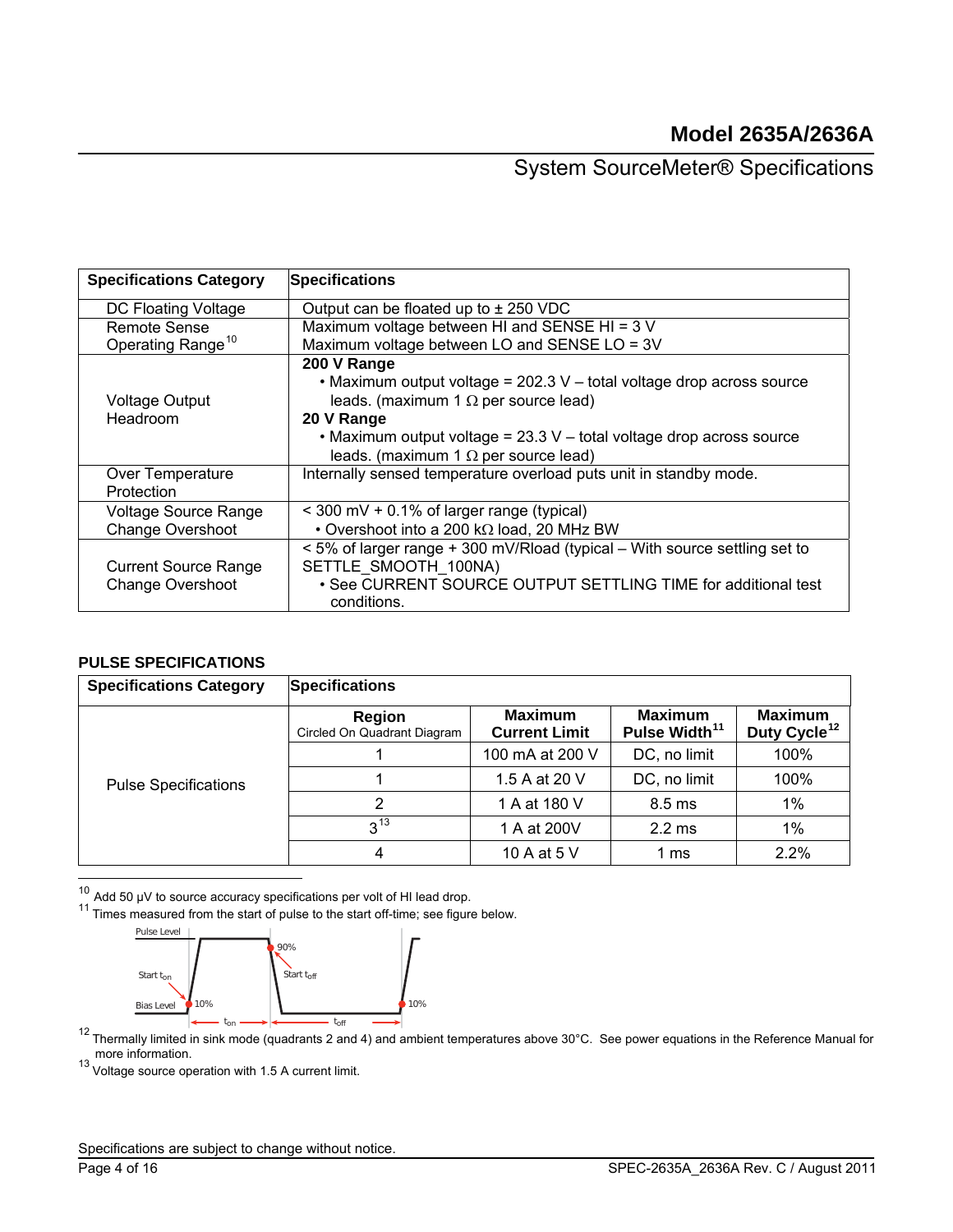| <b>Specifications Category</b>                       | <b>Specifications</b>                                                                                                                                                                                                                                                                                     |
|------------------------------------------------------|-----------------------------------------------------------------------------------------------------------------------------------------------------------------------------------------------------------------------------------------------------------------------------------------------------------|
| Minimum Programmable<br>Pulse Width <sup>14,15</sup> | $100 \mu s$<br>. Note: Minimum pulse width for settled source at a given I/V output and<br>load can be longer than 200 us.                                                                                                                                                                                |
| Pulse Width<br><b>Programming Resolution</b>         | $1 \mu s$                                                                                                                                                                                                                                                                                                 |
| Pulse Width<br>Programming<br>Accuracy <sup>15</sup> | $± 5 \mu s$                                                                                                                                                                                                                                                                                               |
| Pulse Width Jitter                                   | 2 µs (typical)                                                                                                                                                                                                                                                                                            |
| Quadrant Diagram                                     | $+10A$ .<br>$+1.5A$<br>$\left\lceil 3 \right\rceil$<br>3<br>$+1A$<br>$\left( 2\right)$<br>$\left( 2\right)$<br>$+0.1A$<br>0A<br>$-0.1A$<br>②<br>$\circled{2}$<br>$-1A$<br>$\left[3\right]$<br>3<br>$-1.5A -$<br>$-10A$<br>$-20V$<br><b>OV</b><br>$+5V$<br>$+20V$<br>+180V +200V<br>$-200V -180V$<br>$-5V$ |

<span id="page-4-0"></span><sup>14</sup> Typical performance for minimum settled pulse widths: Typical tests were performed using remote operation, 4W sense, and best fixed measurement range. For more information on pulse scripts, see the Series 2600A Reference M r more information on pulse scripts, see the Series 2600A Reference Manual.

| <b>Source Value</b> | Load         | Source Settling (% of range) | Min. Pulse Width          |
|---------------------|--------------|------------------------------|---------------------------|
| 5 V                 | $0.5 \Omega$ | 1%                           | $300 \mu s$               |
| 20 V                | $200 \Omega$ | 0.2%                         | $200 \mu s$               |
| 180 V               | 180 $\Omega$ | 0.2%                         | 5 <sub>ms</sub>           |
| 200 V (1.5 A Limit) | $200 \Omega$ | 0.2%                         | 1.5 <sub>ms</sub>         |
| 100 mA              | $200 \Omega$ | $1\%$                        | $200 \text{ }\mu\text{s}$ |
| 1 A                 | $200 \Omega$ | $1\%$                        | $500 \text{ }\mu\text{s}$ |
| 1 A                 | 180 $\Omega$ | 0.2%                         | 5 <sub>ms</sub>           |
| 10 A                | $0.5 \Omega$ | 0.5%                         | $300 \mu s$               |

 $15$  Times measured from the start of pulse to the start off-time; see figure below.

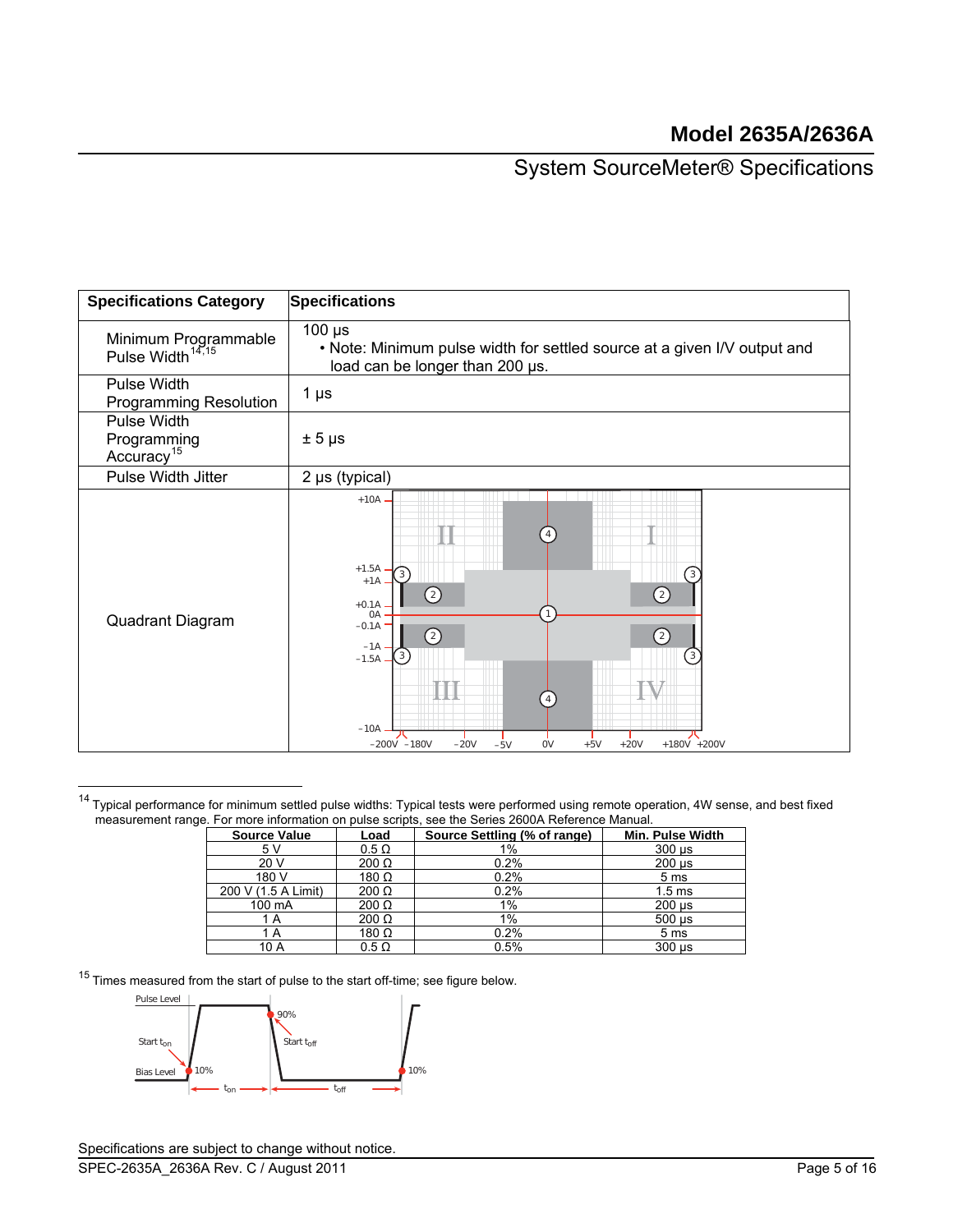## **3. METER SPECIFICATIONS**

### **VOLTAGE MEASUREMENT SPECIFICATIONS**

<span id="page-5-4"></span>

| <b>Specifications Category</b>                   | <b>Specifications</b> |                                                                                     |                                  |                                                                            |
|--------------------------------------------------|-----------------------|-------------------------------------------------------------------------------------|----------------------------------|----------------------------------------------------------------------------|
| Voltage Measurement<br>Accuracy <sup>16,17</sup> | <b>RANGE</b>          | <b>DISPLAY</b><br><b>RESOLUTION<sup>18</sup></b>                                    | <b>INPUT</b><br><b>IMPEDANCE</b> | <b>ACCURACY (1 Year)</b><br>$23^{\circ}$ C ± 5°C<br>$\pm$ (% rdg. + volts) |
|                                                  | 200.000 mV            | $1 \mu V$                                                                           | $> 10^{14} \Omega$               | $0.015% + 225 \mu V$                                                       |
|                                                  | 2.00000 V             | $10 \mu V$                                                                          | $> 10^{14} \Omega$               | $0.02\% + 350 \mu V$                                                       |
|                                                  | 20.0000 V             | 100 µV                                                                              | $> 10^{14} \Omega$               | $0.015% + 5$ mV                                                            |
|                                                  | 200.000 V             | $1 \text{ mV}$                                                                      | $> 10^{14} \Omega$               | $0.015% + 50$ mV                                                           |
| Temperature Coefficient <sup>19</sup>            |                       | $\pm$ (0.15 × accuracy specification)/°C<br>• For temperatures (0°–18°C & 28°–50°C) |                                  |                                                                            |

<span id="page-5-0"></span> $16$  Add 50µV to source accuracy specifications per volt of HI lead drop.

<span id="page-5-1"></span> $17$  De-rate accuracy specifications for NPLC setting < 1 by increasing error term. Add appropriate % of range term using table below.

| <b>NPLC Setting</b> | 200 mV<br>Range | $2 V - 200 V$<br>Ranges | 100 nA Range  | 1 uA - 100 mA<br>Ranges | $1A - 1.5A$<br>Ranges |
|---------------------|-----------------|-------------------------|---------------|-------------------------|-----------------------|
| 0.1                 | $0.01\%$        | 0.01%                   | 0.01%         | 0.01%                   | 0.01%                 |
| 0.01                | 0.08%           | 0.07%                   | %<br>0.1      | $0.05\%$                | 0.05%                 |
| 0.001               | %<br>0.8        | %<br>0.6                | $\frac{0}{0}$ | $\%$<br>0.5             | %                     |

<span id="page-5-2"></span> $18$  Applies when in single channel display mode.

<span id="page-5-3"></span><sup>19</sup> High Capacitance Mode accuracy is applicable at  $23^{\circ}$ C  $\pm$  5°C only.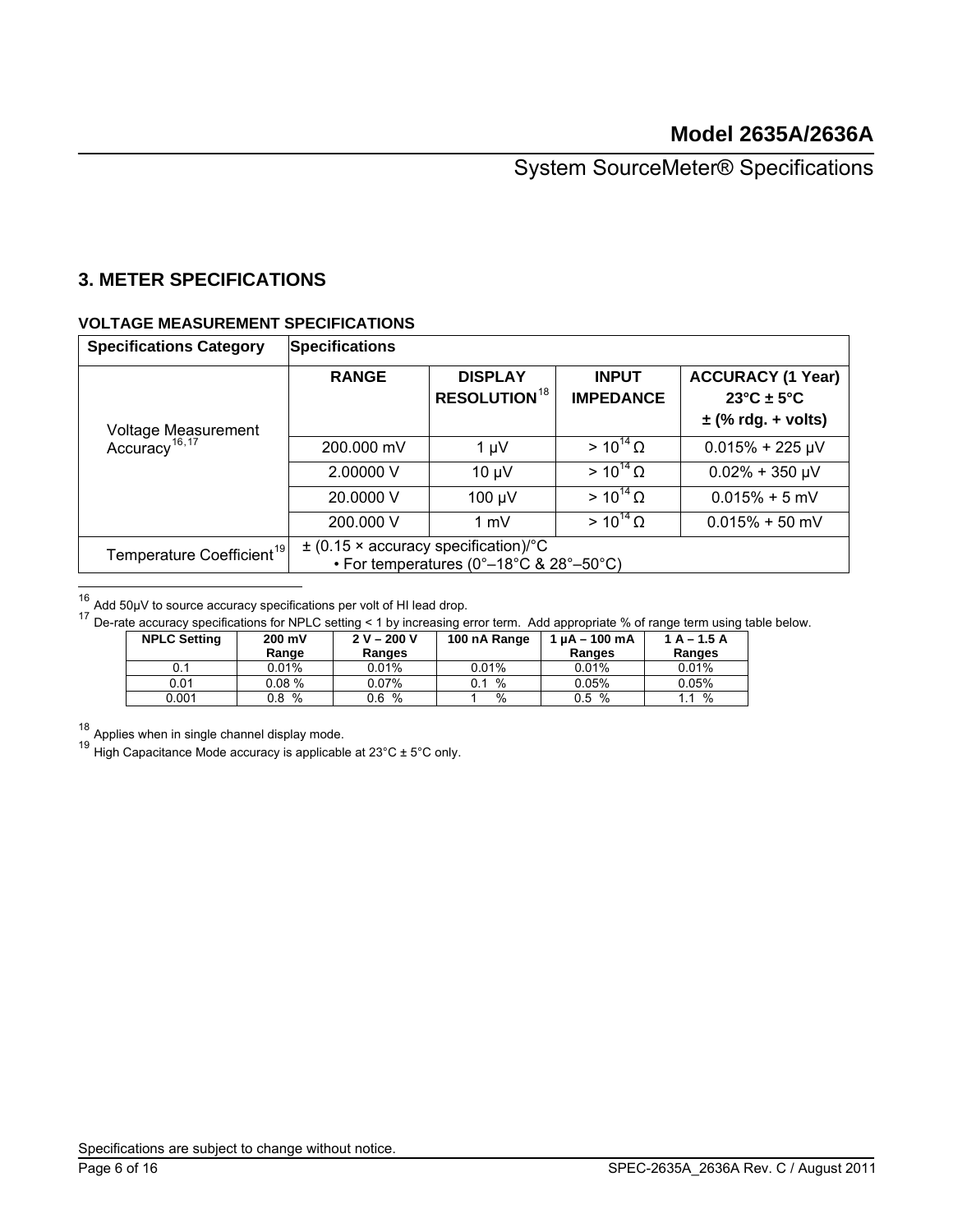| <b>Specifications Category</b>                        | <b>Specifications</b>                           |                                                                                                                                                              |                                              |                                                  |  |  |
|-------------------------------------------------------|-------------------------------------------------|--------------------------------------------------------------------------------------------------------------------------------------------------------------|----------------------------------------------|--------------------------------------------------|--|--|
|                                                       | <b>RANGE</b>                                    | <b>DISPLAY</b><br><b>RESOLUTION<sup>20</sup></b>                                                                                                             | <b>VOLTAGE</b><br><b>BURDEN<sup>21</sup></b> | <b>ACCURACY (1 Year)</b><br>$23^{\circ}$ C ± 5°C |  |  |
|                                                       |                                                 |                                                                                                                                                              |                                              | $\pm$ (% rdg. + amps)                            |  |  |
|                                                       | 100.000 $pA^{22,23}$                            | 1 fA                                                                                                                                                         | $< 1$ mV                                     | $0.15% + 120$ fA                                 |  |  |
|                                                       | 1.00000 $nA^{22,24}$                            | 10 fA                                                                                                                                                        | $< 1$ mV                                     | $0.15% + 240$ fA                                 |  |  |
|                                                       | 10.0000 nA                                      | 100 fA                                                                                                                                                       | $< 1$ mV                                     | $0.15% + 3 pA$                                   |  |  |
|                                                       | 100.000 nA                                      | 1 pA                                                                                                                                                         | $< 1$ mV                                     | $0.06\% + 40 pA$                                 |  |  |
| <b>Current Measurement</b><br>Accuracy <sup>17</sup>  | 1.00000 µA                                      | 10 pA                                                                                                                                                        | $< 1$ mV                                     | $0.025% + 400 pA$                                |  |  |
|                                                       | 10.0000 µA                                      | 100 pA                                                                                                                                                       | $< 1$ mV                                     | $0.025\% + 1.5$ nA                               |  |  |
|                                                       | 100.000 µA                                      | 1 nA                                                                                                                                                         | $< 1$ mV                                     | $0.02\% + 25$ nA                                 |  |  |
|                                                       | 1.00000 mA                                      | 10 <sub>n</sub> A                                                                                                                                            | $< 1$ mV                                     | 0.02% +200 nA                                    |  |  |
|                                                       | 10.0000 mA                                      | 100 nA                                                                                                                                                       | $< 1$ mV                                     | $0.02\% + 2.5 \mu A$                             |  |  |
|                                                       | 100.000 mA                                      | $1 \mu A$                                                                                                                                                    | $< 1$ mV                                     | $0.02\% + 20 \mu A$                              |  |  |
|                                                       | 1.00000 A                                       | $10 \mu A$                                                                                                                                                   | $< 1$ mV                                     | $0.03\% + 1.5$ mA                                |  |  |
|                                                       | 1.50000 A                                       | $10 \mu A$                                                                                                                                                   | $< 1$ mV                                     | $0.05\% + 3.5$ mA                                |  |  |
|                                                       | 10.0000 $^{25}$ A                               | $100 \mu A$                                                                                                                                                  | $< 1$ mV                                     | $0.4\% + 25$ mA                                  |  |  |
| Current Measure <sup>26</sup><br><b>Settling Time</b> |                                                 | Time required to reach within 0.1% of final value after source level command<br>is processed on a fixed range.<br>• Values below for Vout = 2 V unless noted |                                              |                                                  |  |  |
| (Time for measurement                                 |                                                 | <b>Current Range</b>                                                                                                                                         |                                              | <b>Settling Time</b>                             |  |  |
| to settle after a Vstep)                              |                                                 | 1 mA<br>$<$ 100 µs (typical)                                                                                                                                 |                                              |                                                  |  |  |
| Temperature Coefficient <sup>27</sup>                 | $\pm$ (0.15 $\times$ accuracy specification)/°C | • For temperatures (0°–18°C & 28°–50°C)                                                                                                                      |                                              |                                                  |  |  |

### **CURRENT MEASUREMENT SPECIFICATIONS**

<span id="page-6-0"></span> $^{20}$  Applies when in single channel display mode.

 $^{21}$  Four-wire remote sense only and with current meter mode selected. Voltage measure set to 200 mV or 2 V range only.

<span id="page-6-3"></span><span id="page-6-2"></span><span id="page-6-1"></span><sup>22 10-</sup>NPLC, 11-Point Median Filter, < 200V range, measurements made within 1 hour after zeroing. 23°C ± 1°C

<sup>&</sup>lt;sup>23</sup> Under default specification conditions:  $\pm (0.15\% + 750$  fA).

<sup>&</sup>lt;sup>24</sup> Under default specification conditions:  $\pm (0.15\% + 1 \text{ pA})$ .

<span id="page-6-6"></span><span id="page-6-5"></span><span id="page-6-4"></span> $25$  10 A range accessible only in pulse mode.

 $26$  Delay factor set to 1. Compliance equal to 100 mA.

<span id="page-6-7"></span><sup>&</sup>lt;sup>27</sup> High Capacitance Mode accuracy is applicable at  $23^{\circ}$ C  $\pm$  5°C only.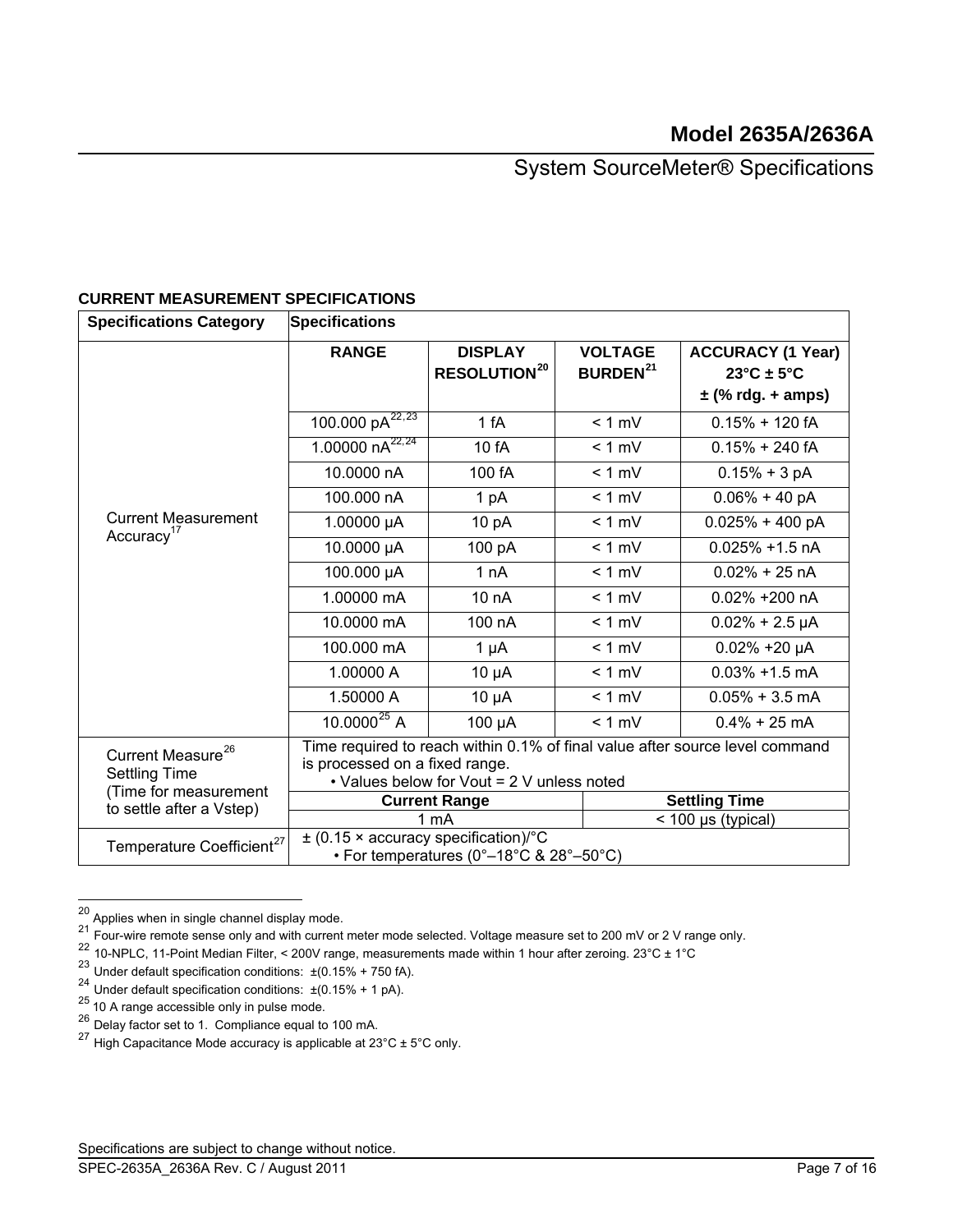| <b>Specifications Category</b>                       | <b>Specifications</b> |                                                                 |                                                                                      |
|------------------------------------------------------|-----------------------|-----------------------------------------------------------------|--------------------------------------------------------------------------------------|
| <b>Contact Check</b><br>Specifications <sup>28</sup> | <b>Speed</b>          | <b>Maximum measurement</b><br>time to memory for 60Hz<br>(50Hz) | <b>ACCURACY (1 Year)</b><br>$23^{\circ}$ C ± 5 $^{\circ}$ C<br>$\pm$ (% rdg. + ohms) |
|                                                      | Fast                  | 1.1 ms $(1.2 \text{ ms})$                                       | $5\% + 10 \Omega$                                                                    |
|                                                      | Medium                | $4.1 \text{ ms } (5 \text{ ms})$                                | $5\% + 1$ $\Omega$                                                                   |
|                                                      | Slow                  | 36 ms (42 ms)                                                   | $5\% + 0.3 \Omega$                                                                   |

### **ADDITIONAL METER SPECIFICATIONS**

| <b>Specifications Category</b>   | <b>Specifications</b>                         |                                               |  |  |
|----------------------------------|-----------------------------------------------|-----------------------------------------------|--|--|
| Maximum Load<br>Impedance        | <b>Normal Mode</b><br>10nF (typical)          | <b>High Capacitance Mode</b><br>50uF(typical) |  |  |
| Common Mode Voltage              | <b>250 VDC</b>                                |                                               |  |  |
| Common Mode Isolation            | $> 1$ GQ<br>$< 4500$ pF                       |                                               |  |  |
| Overrange                        | 101% of source range<br>102% of measure range |                                               |  |  |
| Maximum Sense Lead<br>Resistance | 1 k $\Omega$ for rated accuracy               |                                               |  |  |
| Sense High Input<br>Impedance    | $> 10^{14} \Omega$                            |                                               |  |  |

<span id="page-7-0"></span> $^{28}$  Includes measurement of SENSE HI to HI and SENSE LO to LO contact resistances.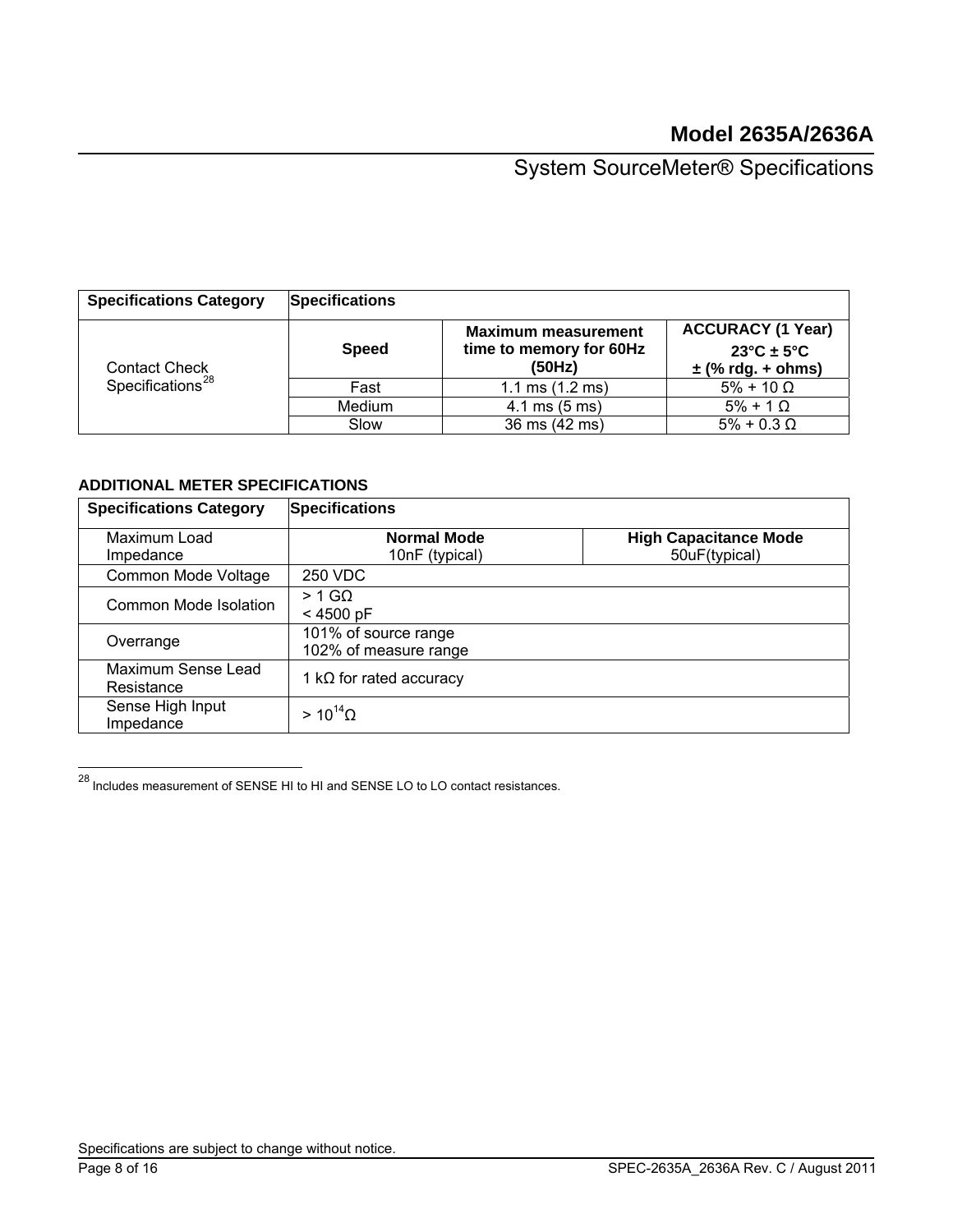| <b>Specifications Category</b>     | <b>Specifications</b>                                                                                                                                                                                                                              |                                            |  |  |
|------------------------------------|----------------------------------------------------------------------------------------------------------------------------------------------------------------------------------------------------------------------------------------------------|--------------------------------------------|--|--|
| <b>Accuracy Specifications</b>     | Accuracy specifications are applicable in both Normal and High Capacitance<br>Modes.                                                                                                                                                               |                                            |  |  |
|                                    | Time required to reach within 0.1% of final value after source level command<br>is processed on a fixed range.<br>Current limit = 1A                                                                                                               |                                            |  |  |
|                                    |                                                                                                                                                                                                                                                    | <b>Settling Time with</b>                  |  |  |
| <b>Voltage Source Output</b>       | <b>Voltage Source Range</b>                                                                                                                                                                                                                        | $C_{load} = 4.7 \mu F$                     |  |  |
| <b>Settling Time</b>               | 200 mV                                                                                                                                                                                                                                             | $\overline{600}$ µs (typical)              |  |  |
|                                    | 2V                                                                                                                                                                                                                                                 | 600 µs (typical)                           |  |  |
|                                    | 20 V                                                                                                                                                                                                                                               | 1.5 ms (typical)                           |  |  |
|                                    | 200 V                                                                                                                                                                                                                                              | 20 ms (typical)                            |  |  |
|                                    | Time required to reach within 0.1% of final value after voltage source is<br>stabilized on a fixed range.<br>• Values below for Vout = 2 V unless noted                                                                                            |                                            |  |  |
|                                    | <b>Current Measure Range</b>                                                                                                                                                                                                                       | <b>Settling Time</b>                       |  |  |
| <b>Current Measure Settling</b>    | $1.5 A - 1 A$                                                                                                                                                                                                                                      | $<$ 120 µs (typical) (Rload > 6 $\Omega$ ) |  |  |
| Time                               | $<$ 100 µs (typical)<br>$100 \text{ mA} - 10 \text{ mA}$                                                                                                                                                                                           |                                            |  |  |
|                                    | < 3 ms (typical)<br>1 mA                                                                                                                                                                                                                           |                                            |  |  |
|                                    | < 3 ms (typical)<br>100 µA                                                                                                                                                                                                                         |                                            |  |  |
|                                    | $10 \mu A$                                                                                                                                                                                                                                         | < 230 ms (typical)                         |  |  |
|                                    | $1 \mu A$                                                                                                                                                                                                                                          | < 230 ms (typical)                         |  |  |
| Capacitor Leakage                  | 200 ms (typical) @ 50 nA                                                                                                                                                                                                                           |                                            |  |  |
| Performance                        | Load = $5\mu$ F  10M $\Omega$                                                                                                                                                                                                                      |                                            |  |  |
| Using HIGH-C scripts <sup>32</sup> | Test: 5V step & measure                                                                                                                                                                                                                            |                                            |  |  |
| Mode Change Delay                  | 100 µA Current Range and above:<br>Delay into High Capacitance Mode: 11 ms<br>Delay out of High Capacitance Mode: 11 ms<br>1 µA and 10 µA Current Ranges:<br>Delay into High Capacitance Mode: 250 ms<br>Delay out of High Capacitance Mode: 11 ms |                                            |  |  |
| Voltmeter Input<br>Impedance       | 30 G $\Omega$ in parallel with 3300 pF                                                                                                                                                                                                             |                                            |  |  |
| <b>Noise</b>                       | $\overline{0}$ < 30 mV peak-peak (typical)                                                                                                                                                                                                         |                                            |  |  |
| 10 Hz - 20 MHz                     | • 20 V Range                                                                                                                                                                                                                                       |                                            |  |  |

# **HIGH CAPACITANCE MODE[29](#page-8-0),[30](#page-8-1),[31](#page-8-2)**

<span id="page-8-0"></span><sup>&</sup>lt;sup>29</sup> High Capacitance Mode specifications are for DC measurements only.

<span id="page-8-1"></span><sup>&</sup>lt;sup>30</sup> 100 nA range and below are not available in High Capacitance Mode.

<span id="page-8-2"></span><sup>&</sup>lt;sup>31</sup> High Capacitance Mode utilizes locked ranges. Auto Range is disabled.<br><sup>32</sup> Part of KI Factory scripts. See the reference manual for details.

<span id="page-8-3"></span>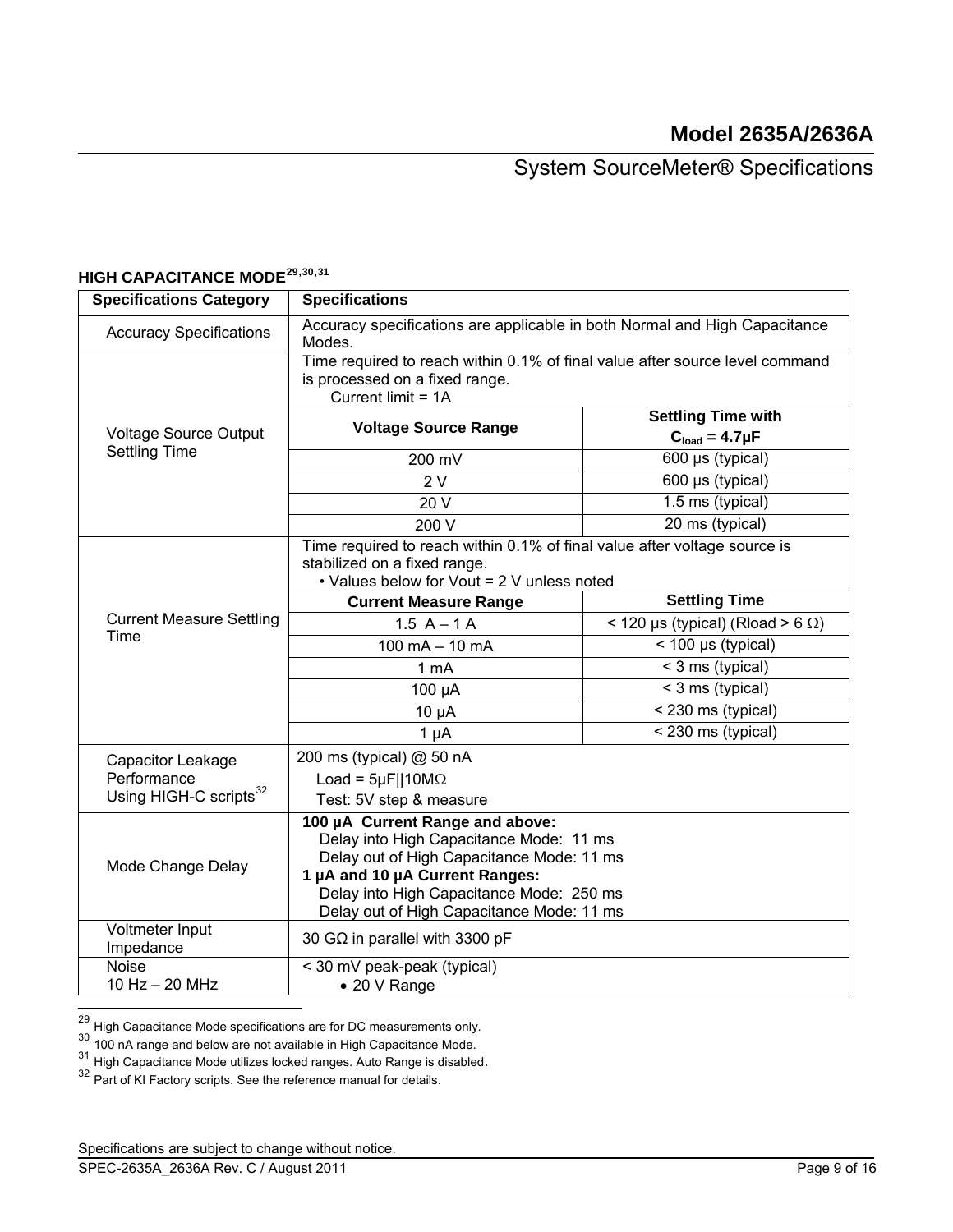| <b>Specifications Category</b>           | <b>Specifications</b>                                                                                                           |
|------------------------------------------|---------------------------------------------------------------------------------------------------------------------------------|
| Voltage Source Range<br>Change Overshoot | $<$ 400 mV + 0.1% of larger range (typical)<br>• For 20 V range and below<br>• Overshoot into an 200 k $\Omega$ load, 20 MHz BW |

## **4. GENERAL**

| <b>Specifications Category</b> | <b>Specifications</b>                                                                                                                                                                                                                                                       |  |  |
|--------------------------------|-----------------------------------------------------------------------------------------------------------------------------------------------------------------------------------------------------------------------------------------------------------------------------|--|--|
| <b>IEEE-488</b>                | IEEE Std 488.1 compliant. Supports IEEE Std 488.2 common commands and<br>status model topology.                                                                                                                                                                             |  |  |
| RS-232                         | Baud rates from 300bps to 115200bps. Programmable number of data bits,<br>parity type, and flow control (RTS/CTS hardware or none). When not<br>programmed as the active host interface, the SourceMeter can use the RS-<br>232 interface to control other –instrumentation |  |  |
| <b>Ethernet</b>                | RJ-45 connector, LXI Class C, 10/100BT, Auto MDIX                                                                                                                                                                                                                           |  |  |
| <b>LXI Compliance</b>          | LXI Class C 1.2<br>Total Output Trigger Response Time: 245 us min., 280 us typ.,<br>(not specified) max.<br>Receive LAN[0-7] Event Delay: Unknown<br>Generate LAN[0-7] Event Delay: Unknown                                                                                 |  |  |
| <b>Expansion Interface</b>     | The TSP-Link™ expansion interface allows TSP™ enabled instruments to<br>trigger and communicate with each other.<br>Cable Type: Category 5e or higher LAN crossover cable.<br>3 meters maximum between each TSP enabled instrument                                          |  |  |
| <b>USB</b>                     | USB 2.0 Host Controller                                                                                                                                                                                                                                                     |  |  |
| <b>Power Supply</b>            | 100 V to 250 VAC, 50 Hz - 60 Hz (auto sensing), 250 VA max                                                                                                                                                                                                                  |  |  |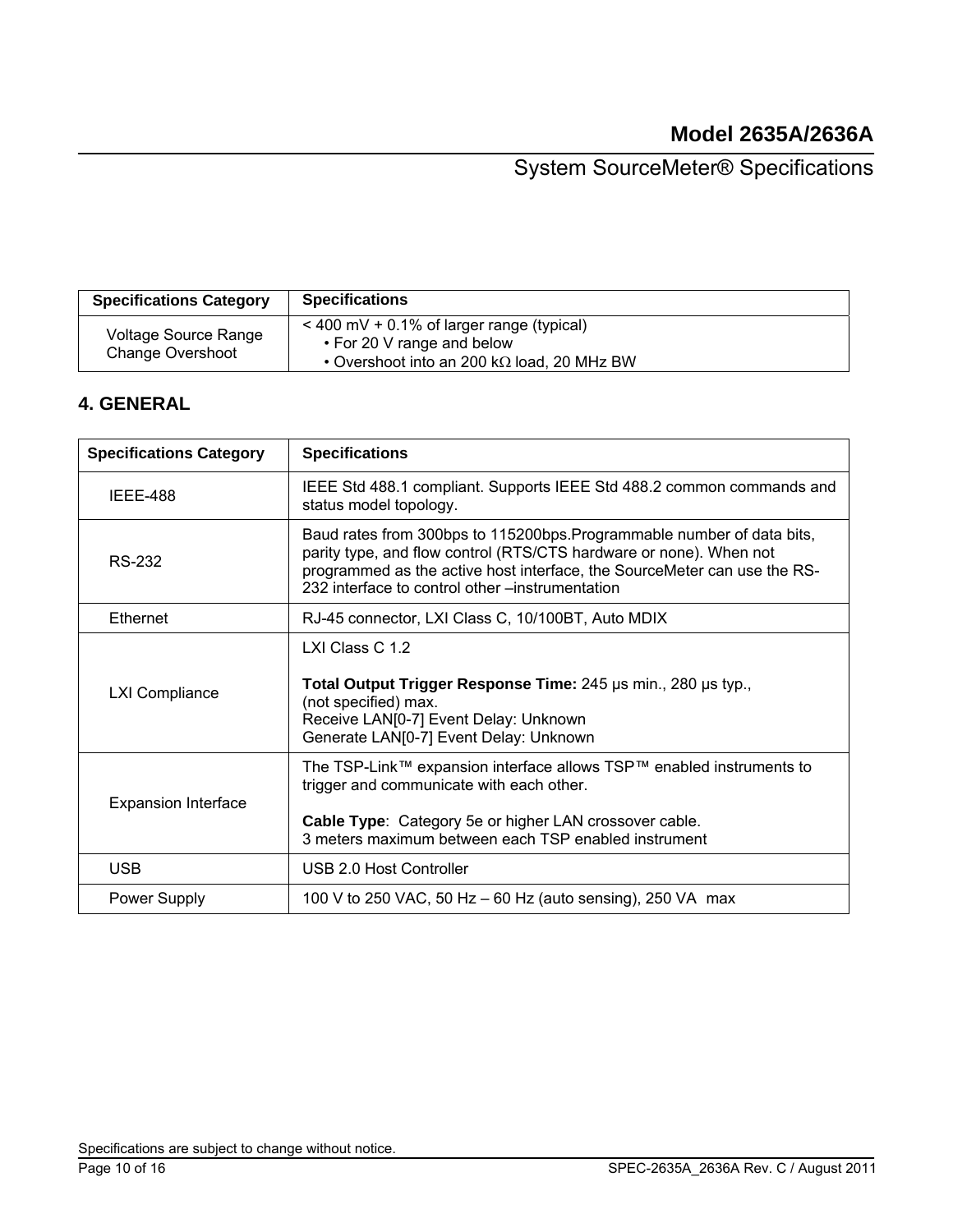# **Model 2635A/2636A**

## System SourceMeter® Specifications

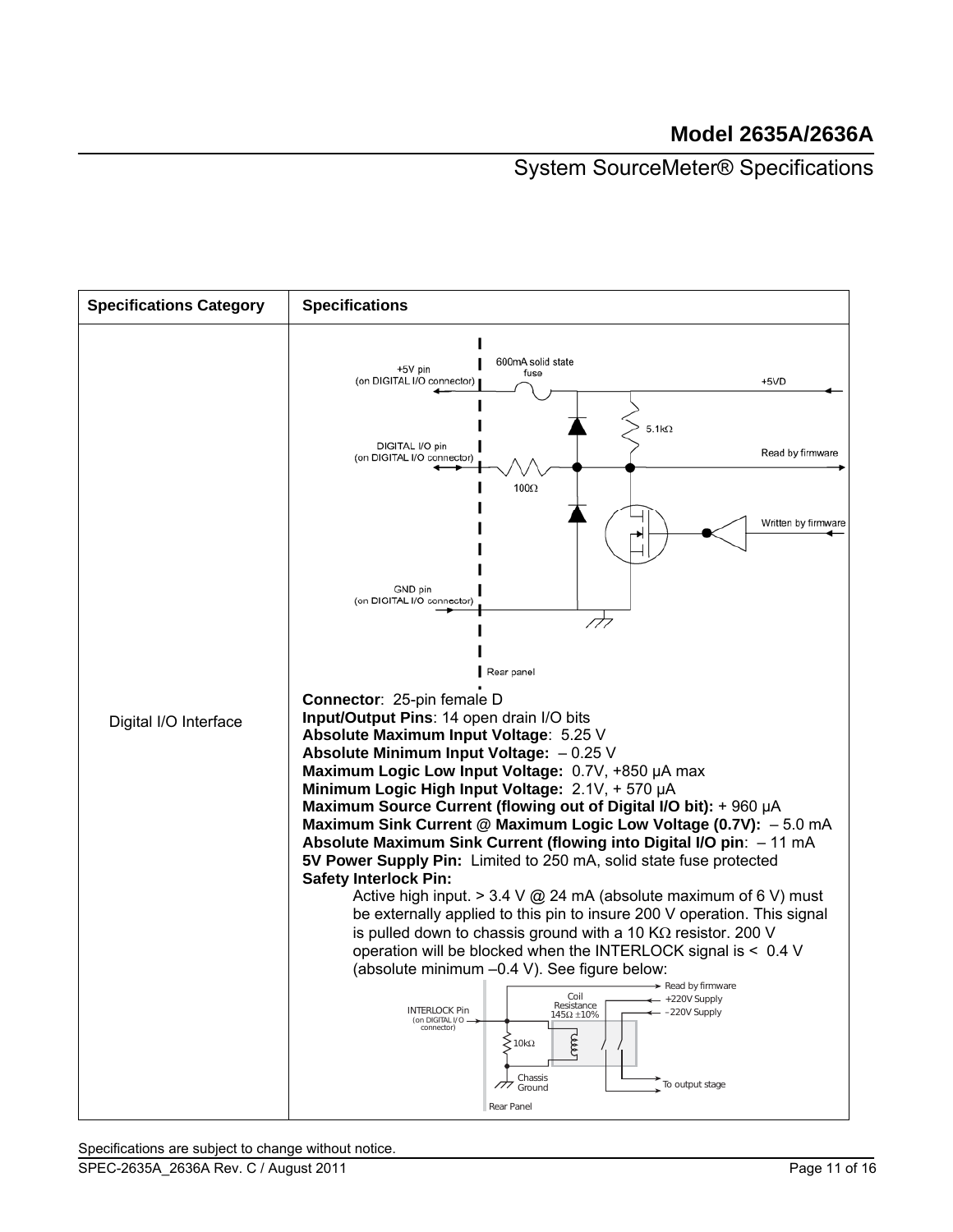# **Model 2635A/2636A**

System SourceMeter® Specifications

| <b>Specifications Category</b> | <b>Specifications</b>                                                                                                                                                                                                                                                         |
|--------------------------------|-------------------------------------------------------------------------------------------------------------------------------------------------------------------------------------------------------------------------------------------------------------------------------|
| Cooling                        | Forced air. Side intake and rear exhaust. One side must be unobstructed<br>when rack mounted                                                                                                                                                                                  |
| Warranty                       | 1 year                                                                                                                                                                                                                                                                        |
| <b>EMC</b>                     | Conforms to European Union Directive 2004/108/EEC, EN 61326-1                                                                                                                                                                                                                 |
| Safety                         | Conforms to European Union Directive 73/23/EEC, EN 61010-1, and UL<br>61010-1                                                                                                                                                                                                 |
| <b>Dimensions</b>              | 89 mm high $\times$ 213 mm wide $\times$ 460 mm deep (31/2 in $\times$ 83/8 in $\times$ 171/2 in).<br>Bench Configuration (with handle & feet): 104 mm high $\times$ 238 mm wide $\times$ 460<br>mm deep (41/8 in $\times$ 93/8 in $\times$ 171/2 in)                         |
| Weight                         | 2635A: 4.75 kg (10.4 lbs).<br>2636A: 5.50 kg (12.0 lbs).                                                                                                                                                                                                                      |
| Environment                    | For indoor use only.<br>Altitude: Maximum 2000 meters above sea level<br><b>Operating:</b> $0^{\circ}$ – 50 $^{\circ}$ C, 70% R.H. up to 35 $^{\circ}$ C. Derate 3% R.H./ $^{\circ}$ C, 35 $^{\circ}$ – 50 $^{\circ}$ C<br><b>Storage:</b> $-25^{\circ}$ C to 65 $^{\circ}$ C |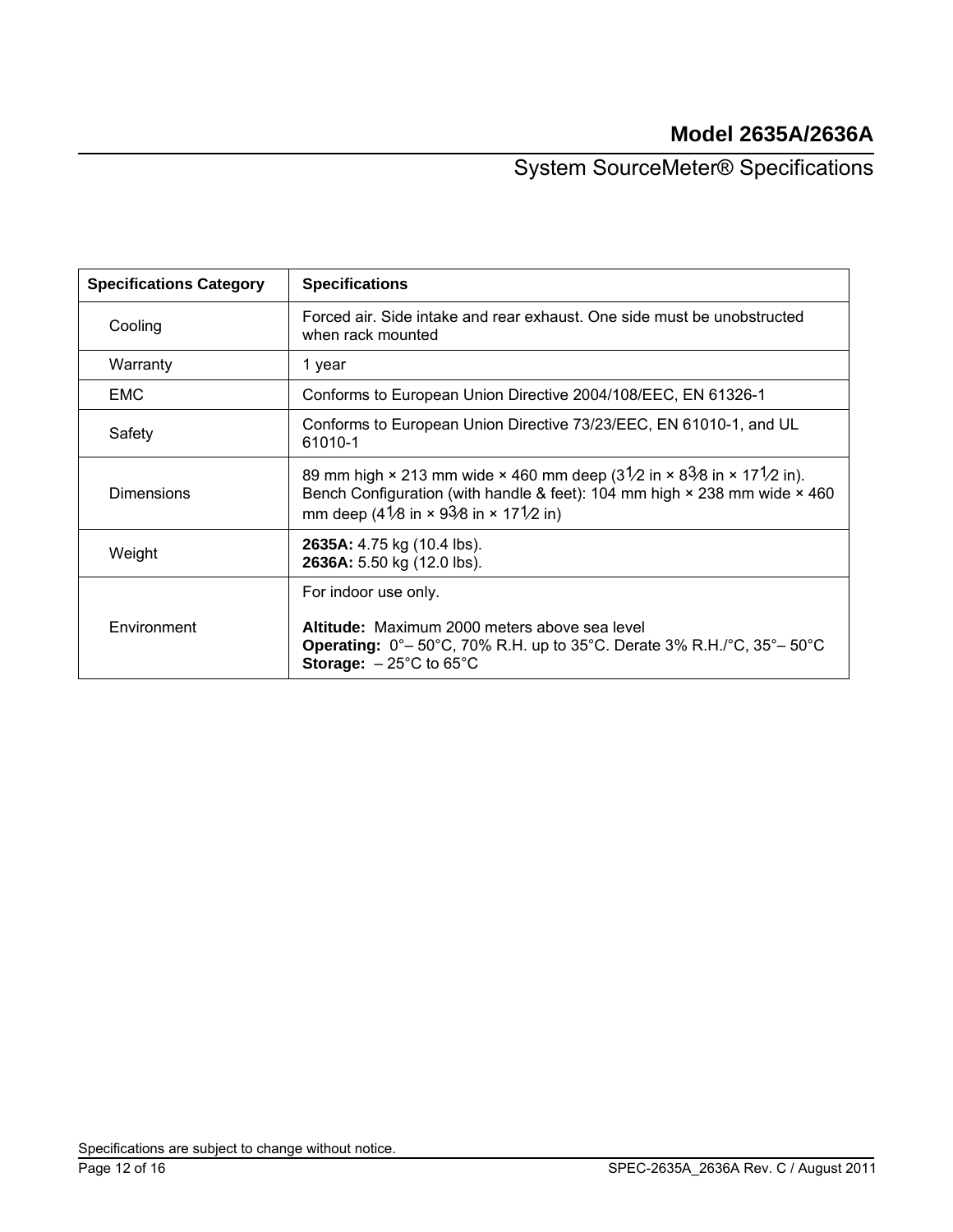## **5. MEASUREMENT SPEED SPECIFICATIONS[33](#page-12-0),[34](#page-12-1),[35](#page-12-2)**

#### **Maximum Sweep Operation Rates (operations per second) for 60Hz (50Hz):**

| A/D converter<br>speed | <b>Trigger</b><br>origin | Measure to<br>memory<br>using<br>user scripts | Measure to<br><b>GPIB</b><br>using<br>user scripts | <b>Source</b><br>measure to<br>memory<br>using<br>user scripts | <b>Source</b><br>measure to<br><b>GPIB</b><br>using<br>user scripts | <b>Source</b><br>measure to<br>memory<br>using<br>sweep API | <b>Source</b><br>measure to<br><b>GPIB</b><br>using<br>sweep API |
|------------------------|--------------------------|-----------------------------------------------|----------------------------------------------------|----------------------------------------------------------------|---------------------------------------------------------------------|-------------------------------------------------------------|------------------------------------------------------------------|
| 0.001 NPLC             | Internal                 | 20000 (20000)                                 | 9800 (9800)                                        | 7000 (7000)                                                    | 6200 (6200)                                                         | 12000<br>(12000)                                            | 5900 (5900)                                                      |
| 0.001 NPLC             | Digital I/O              | 8100 (8100)                                   | 7100 (7100)                                        | 5500 (5500)                                                    | 5100 (5100)                                                         | 11200<br>(11200)                                            | 5700 (5700)                                                      |
| 0.01 NPLC              | Internal                 | 4900 (4000)                                   | 3900 (3400)                                        | 3400 (3000)                                                    | 3200 (2900)                                                         | 4200 (3700)                                                 | 4000 (3500)                                                      |
| 0.01 NPLC              | Digital I/O              | 3500 (3100)                                   | 3400 (3000)                                        | 3000 (2700)                                                    | 2900 (2600)                                                         | 4150 (3650)                                                 | 3800 (3400)                                                      |
| 0.1 NPLC               | Internal                 | 580 (480)                                     | 560 (470)                                          | 550 (465)                                                      | 550 (460)                                                           | 560 (470)                                                   | 545 (460)                                                        |
| 0.1 NPLC               | Digital I/O              | 550 (460)                                     | 550 (460)                                          | 540 (450)                                                      | 540 (450)                                                           | 560 (470)                                                   | 545 (460)                                                        |
| <b>1.0 NPLC</b>        | Internal                 | 59 (49)                                       | 59 (49)                                            | 59 (49)                                                        | 59 (49)                                                             | 59 (49)                                                     | 59 (49)                                                          |
| <b>1.0 NPLC</b>        | Digital I/O              | 58 (48)                                       | 58 (49)                                            | 59 (49)                                                        | 59 (49)                                                             | 59 (49)                                                     | 59 (49)                                                          |

### **Maximum Single Measurement Rates (operations per second) for 60Hz (50Hz):**

| A/D converter<br>speed | Trigger<br>origin | <b>Measure to GPIB</b> | Source measure<br>to GPIB | Source measure pass/fail to GPIB |
|------------------------|-------------------|------------------------|---------------------------|----------------------------------|
| 0.001 NPLC             | Internal          | 1900 (1800)            | 1400 (1400)               | 1400 (1400)                      |
| 0.01 NPLC              | Internal          | 1450 (1400)            | 1200 (1100)               | 1100 (1100)                      |
| 0.1 NPLC               | Internal          | 450 (390)              | 425 (370)                 | 425 (375)                        |
| $1.0$ NPLC             | Internal          | 58 (48)                | 57 (48)                   | 57 (48)                          |

**Maximum measurement range change rate:** >7000/second for >10 µA typical. When changing to or from a range ≥1A, maximum rate is >2200/second typical.

**Maximum source range change rate: >400/second >10 µA typical. When changing to or from a range ≥1A,** maximum rate is >190/second typical.

**Maximum source function change rate:** >1000/second, typical.

**Command processing time:** Maximum time required for the output to begin to change following the receipt of the smux.source.levelv or smux.source.leveli command. <1ms typical.

<span id="page-12-2"></span><span id="page-12-1"></span>2010, VISA Exclude current measurement ranges less than 1mA.<br>
<sup>35</sup> 2635A/2636A with default measurement delays and filters disabled.

<span id="page-12-0"></span> $33$  Tests performed with a 2636A on Channel A using the following equipment: Computer hardware (Intel® Pentium® 4 2.4 GHz, 2 GB RAM, National Instruments™ PCI-GPIB). Driver (NI-488.2 Version 2.2 PCI-GPIB). Software (Microsoft® Windows® XP, Microsoft® Visual Studio<sup>®</sup>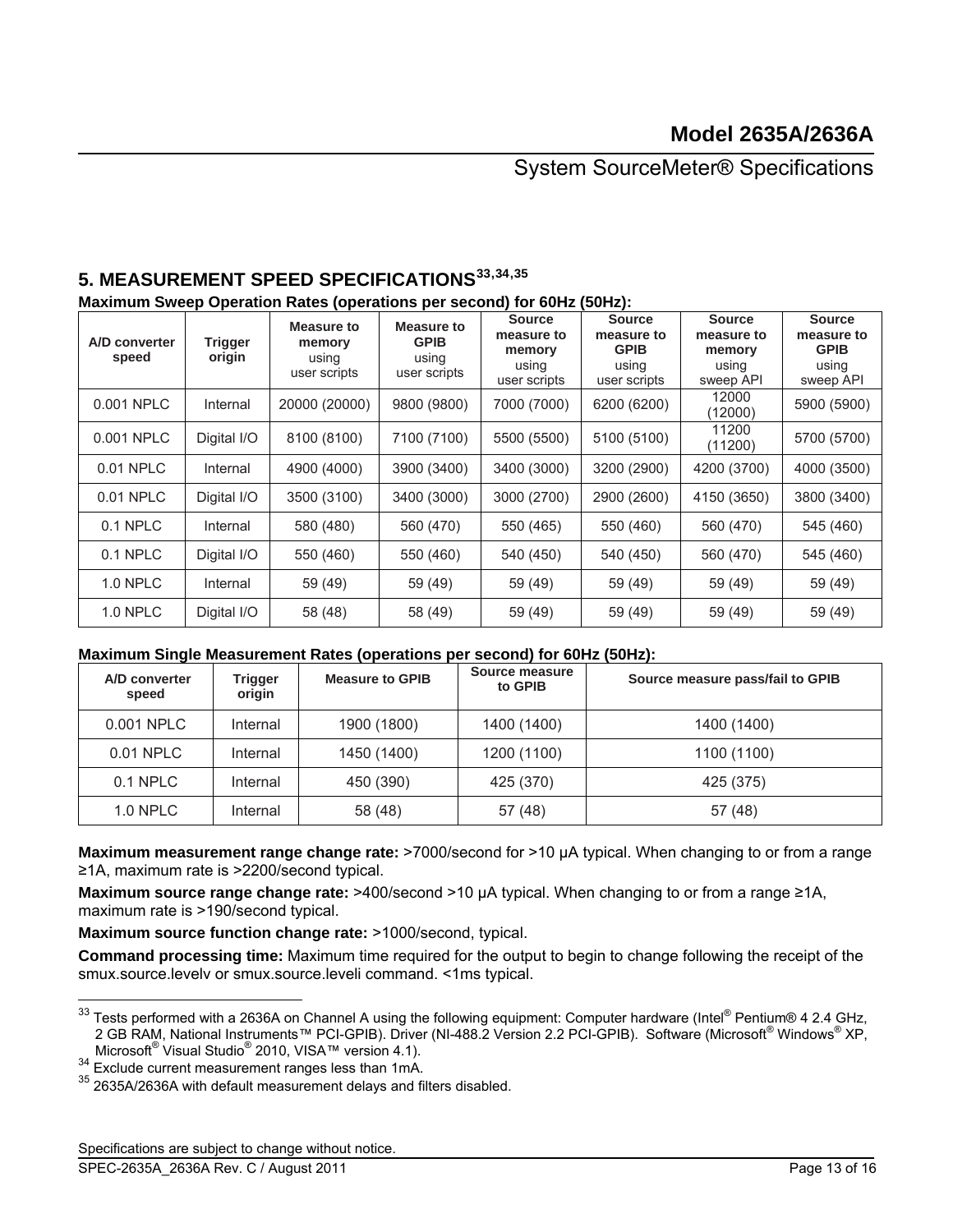### **6. TRIGGERING AND SYNCHRONIZATION SPECIFICATIONS**

### **Triggering:**

**Trigger in to trigger out:** 0.5μs, typical.

**Trigger in to source change:<sup>36</sup>** 10 μs, typical.

**Trigger Timer accuracy:** ±2μs, typical.

 **Source change[36](#page-13-0) after LXI Trigger:** 280μs, typical.

### <span id="page-13-1"></span>**Synchronization:**

**Single-node synchronized source change[:36](#page-13-1)** <0.5μs, typical.

**Multi-node synchronized source change:[36](#page-13-1)** <0.5μs, typical.

### **7. SUPPLEMENTAL INFORMATION**

### **Front Panel Interface:**

Two-line vacuum fluorescent display (VFD) with keypad and rotary knob.

### **Display:**

- Show error messages and user-defined messages
- Display source and limit settings
- Show current and voltage measurements
- View measurements stored in dedicated reading buffers

### **Keypad operations:**

- Change host interface settings
- Save and restore instrument setups
- Load and run factory and user-defined test scripts (i.e., sequences) that prompt for input and send results to the display
- Store measurements into dedicated reading buffers

### **Programming:**

**Embedded Test Script Processor (TSP)**: Accessible from any host interface.

- Responds to individual instrument control commands.
- Responds to high-speed test scripts comprised of instrument control commands and Test Script Language (TSL) statements (for example branching, looping, and math).
- Able to execute high-speed test scripts stored in memory without host intervention.

**Minimum user memory available:** 16MB (approximately 250,000 lines of TSL code).

**Test Script Builder:** Integrated development environment for building, running, and managing TSP scripts. Includes an instrument console for communicating with any TSP-enabled instrument in an interactive manner. Requires:

- VISA (NI-VISA included on CD)
- Microsoft .NET Framework (included on CD)
- Keithley I/O Layer (included on CD)

<span id="page-13-0"></span> $36$  Fixed source range, with no polarity change.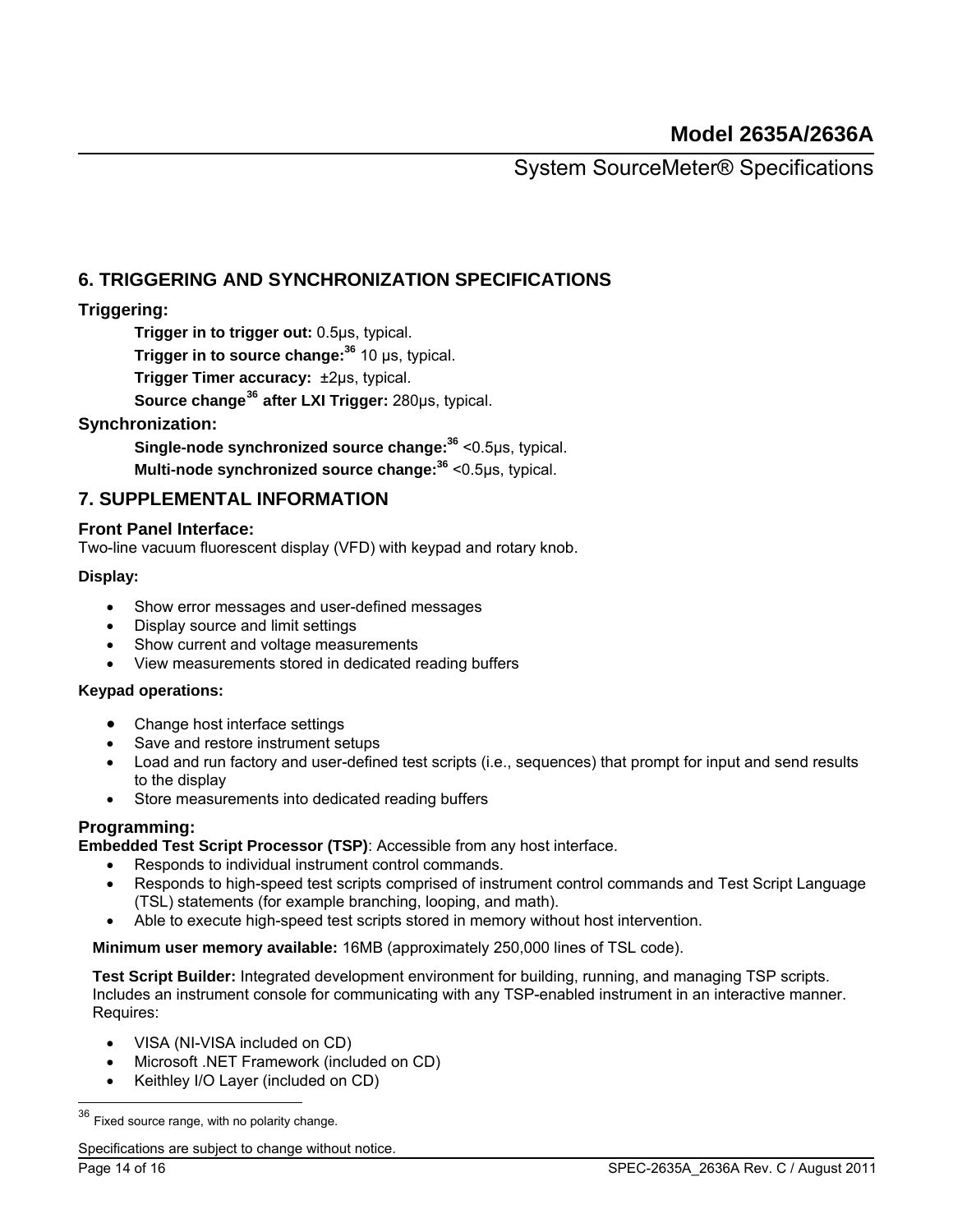**TSP™ Express (embedded):** Tool that allows users to quickly and easily perform common I-V tests without programming or installing software. To run TSP Express, you need:

- Java™ Platform, Standard Edition 6
- Microsoft<sup>®</sup> Internet Explorer<sup>®</sup>, Mozilla<sup>®</sup> Firefox<sup>®</sup>, or another Java-compatible web browser

Software Interface: TSP Express (embedded), direct GPIB/VISA, read/write with Microsoft®Visual Basic<sup>®</sup>, Visual C/C++<sup>®</sup>, Visual C#<sup>®</sup>, LabVIEW™, CEC TestPoint™ Data Acquisition Software Package, NI LabWindows™/CVI, and so on.

### **Reading Buffers:**

Non-Volatile memory utilizes dedicated storage area(s) reserved for measurement data. Reading buffers are arrays of measurement elements. Each element can hold the following items:

- Measurement
- Source setting (at the time the measurement was taken)
- Measurement status
- Range information
- Timestamp

Two reading buffers are reserved for each SourceMeter channel. Reading buffers can be filled using the front panel STORE key, and retrieved using the RECALL key or host interface.

#### **Buffer Size, with timestamp and source setting:** > 60,000 samples. **Buffer Size, without timestamp and source setting:** > 140,000 samples.

#### **System Expansion:**

The TSP-Link expansion interface allows TSP-enabled instruments to trigger and communicate with each other. See figure below: